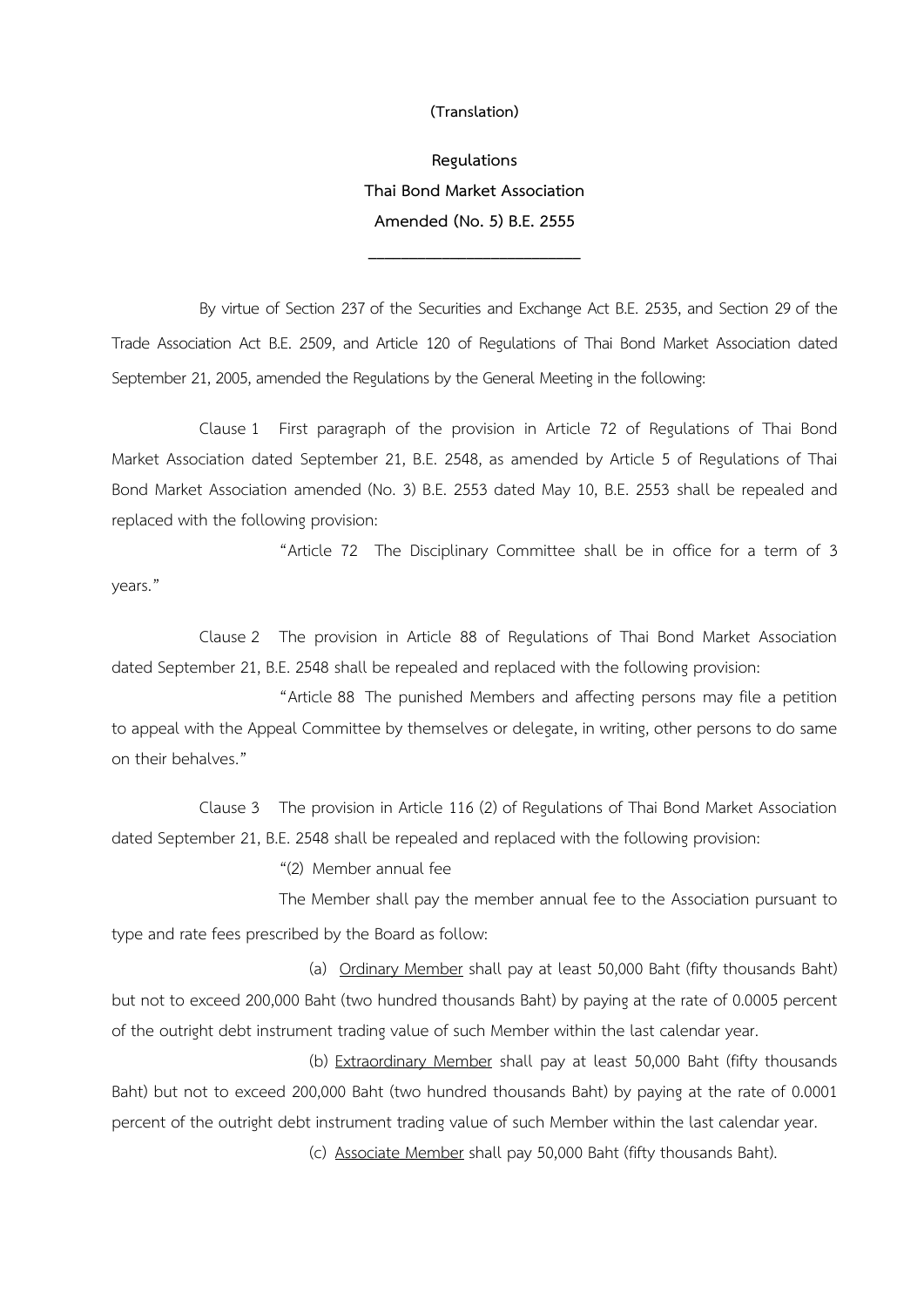The annual fee shall be paid in advance within the date of January,  $30<sup>th</sup>$  of each year. For the newly admitted Ordinary and Extraordinary Members, the annual fee shall be paid in full amount within 15 business days of the date that the Association notifies of the admission as Member.

In case of any Member which has started its membership during the year shall pay the annual fee in proportion to numbers of months that the membership is effective."

Clause 4 This Regulations shall come into force on and from day of 24 April B.E. 2555.

Given on this 24<sup>th</sup> day of April B.E. 2555

 (Mr. Bandid Nijthaworn) Chairman Board of Directors Thai Bond Market Association